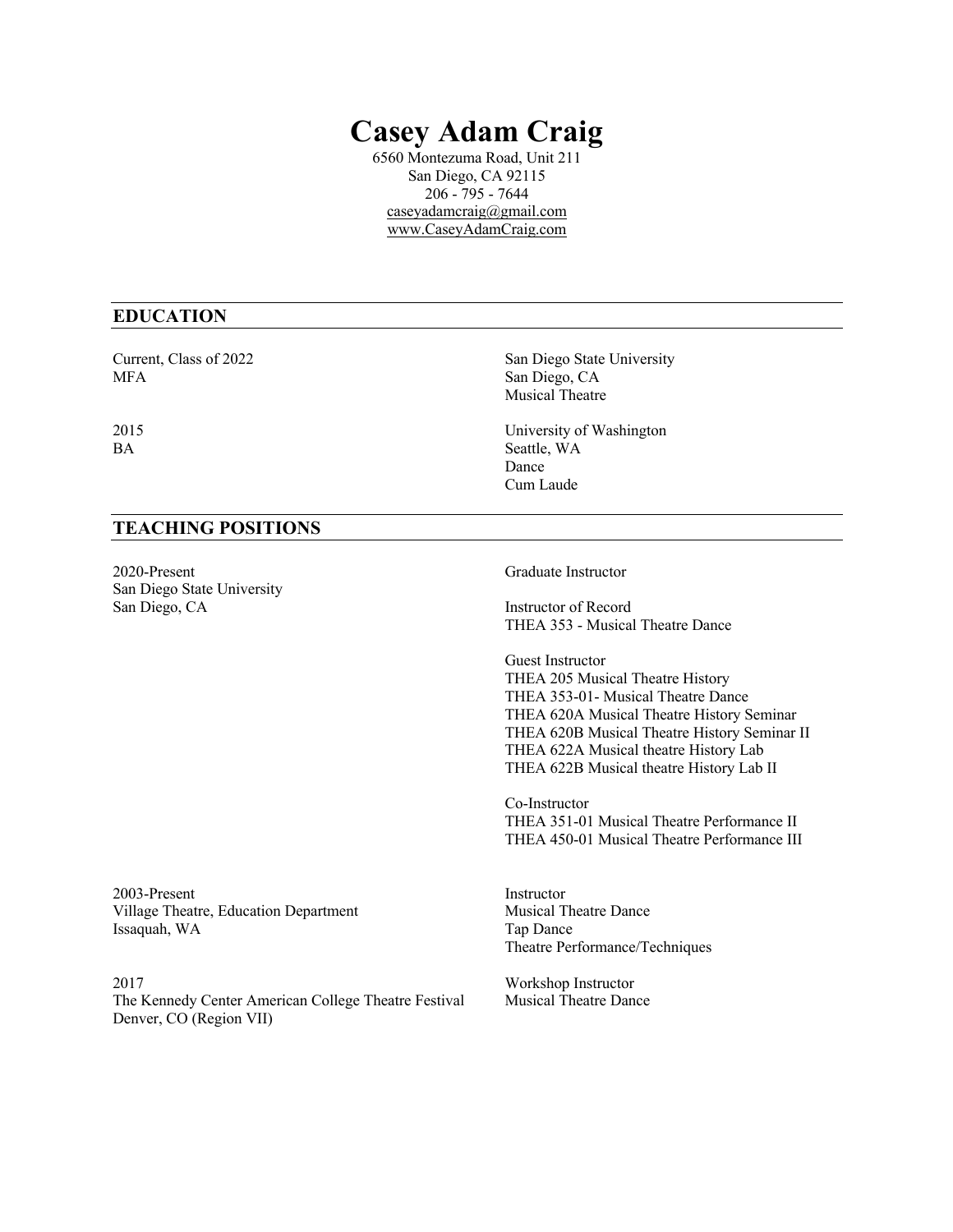2014-2016 Instructor

2016 Instructor University of Washington Musical Theatre Tap Theatre Ensemble Workshop Seattle, WA

2012-2014 Instructor Cornish College of the Arts Musical Theatre Jazz Summer Preparatory Program Seattle, WA

Kentridge High School Vocal Coach<br>Kent, WA Workshop Ins

2009-2011 Instructor

2004-2010 Instructor

2004 Instructor Experience Music Project (MoPOP) Intermediate Jazz Seattle, WA Choreographer

2016-2017 Lecturer/Musical Theatre Dance Central Washington University TH 252 - Stage Dance I (MT Jazz/Tap) Ellensburg, WA TH 352 - Stage Dance II (MT Jazz/Tap)

> Co-Instructor (Choreographer) TH 302 - Performance Application TH 402 - Performance Application

Teaching Assistant TH 202 - Performance Studio TH 329 - Directing I

The Studios Int./Adv. Jazz Seattle, WA Open Level Jazz Open Level Tap Musical Theatre Jazz

2004-2015 Resident Choreographer Workshop Instructor

ART Dance Musical Theatre Jazz Kent, WA Int./Adv. Jazz Tap Dance

Studio East Choreographer Kirkland, WA Workshop Instructor

## **PROFESSIONAL GROWTH**

#### **ADMINISTRATIVE**

2017-2020 Institute Manager - Village Theatre Educational Department, Issaquah, WA Manage Village Theatre's Institute and Pathway program (advanced musical theatre training, grades 6 – age 20), through the education department. Hire teaching artists, train educators, plan curriculum, mentor and oversee the student population.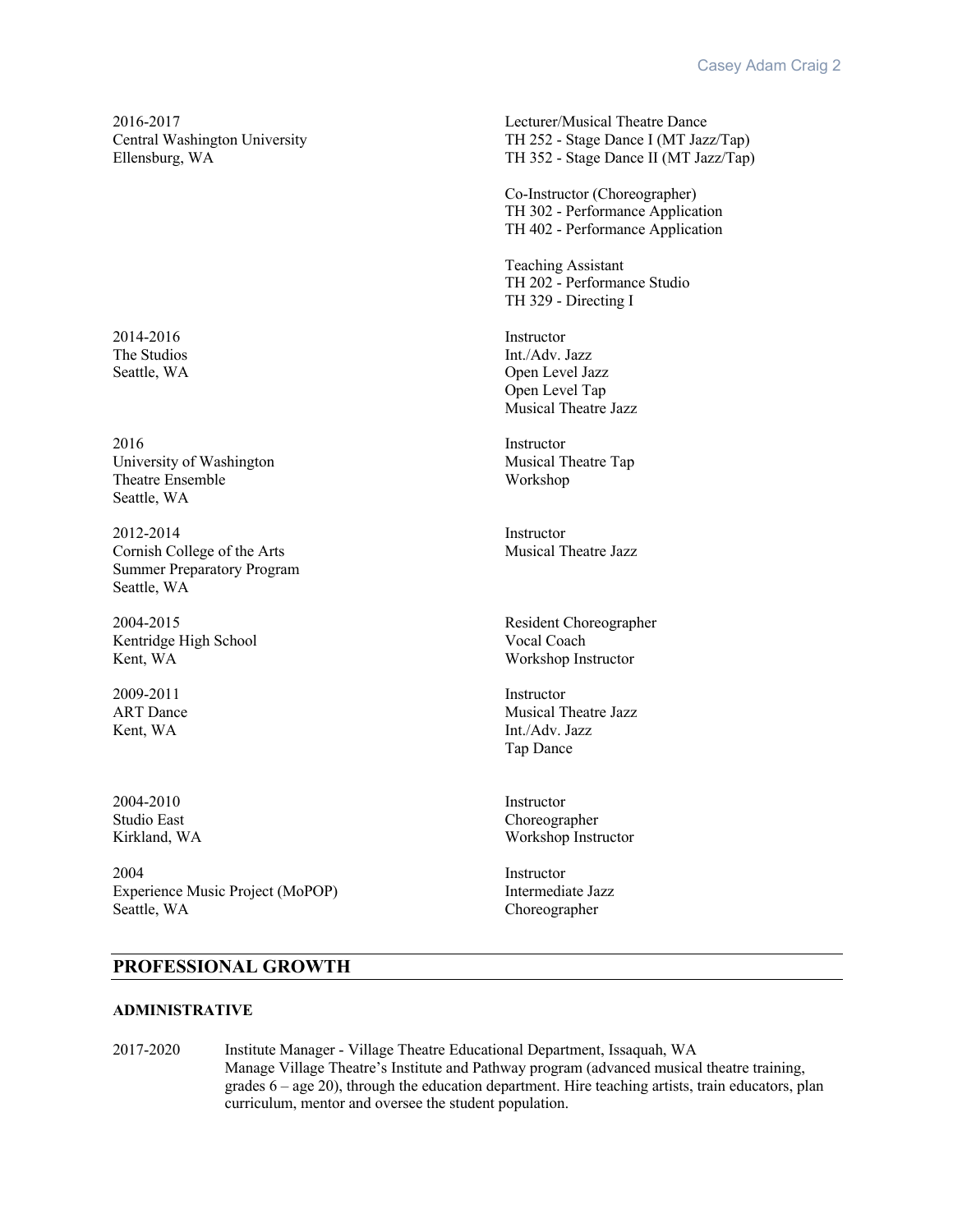## **DIRECTION/CHOREOGRAPHY**

| 2022 | SpongeBob the Musical<br>Village Theatre Summer Stock<br>Issaquah, WA             | Director                          |
|------|-----------------------------------------------------------------------------------|-----------------------------------|
| 2022 | LIZZIE the Musical (select scenes)<br>San Diego State University<br>San Diego, CA | Director                          |
| 2021 | <b>ROARING</b><br>At the Ridge Theatre<br>Kent, WA                                | Director $&$<br>Choreographer     |
| 2021 | <b>ART: Summer Concert Series</b><br>At the Ridge Theatre<br>Kent, WA             | Director                          |
| 2019 | Seussical the Musical<br><b>Bigfork Summer Playhouse</b><br>Bigfork, MT           | Choreographer                     |
| 2019 | The Little Mermaid<br>Village Theatre Summer Stock<br>Issaquah, WA                | Choreographer                     |
| 2018 | The Little Mermaid<br><b>Bigfork Summer Playhouse</b><br>Bigfork, MT              | Choreographer                     |
| 2018 | The Little Mermaid<br>At the Ridge Theatre<br>Kent, WA                            | Choreographer<br>& Asst. Director |
| 2017 | Crazy for You<br>Village Theatre Youth Ensemble<br>Issaquah, WA                   | Tap<br>Choreographer              |
| 2017 | <b>Bye Bye Birdie</b><br>Leavenworth Summer Theatre<br>Leavenworth, WA            | Director $&$<br>Choreographer     |
| 2017 | Chicago<br>Central Washington University<br>Ellensburg, WA                        | Choreographer                     |
| 2017 | <b>She Kills Monsters</b><br>Central Washington University<br>Ellensburg, WA      | Choreographer                     |
| 2016 | Red Curtain Broadway Revue<br>Central Washington University<br>Ellensburg, WA     | Choreographer                     |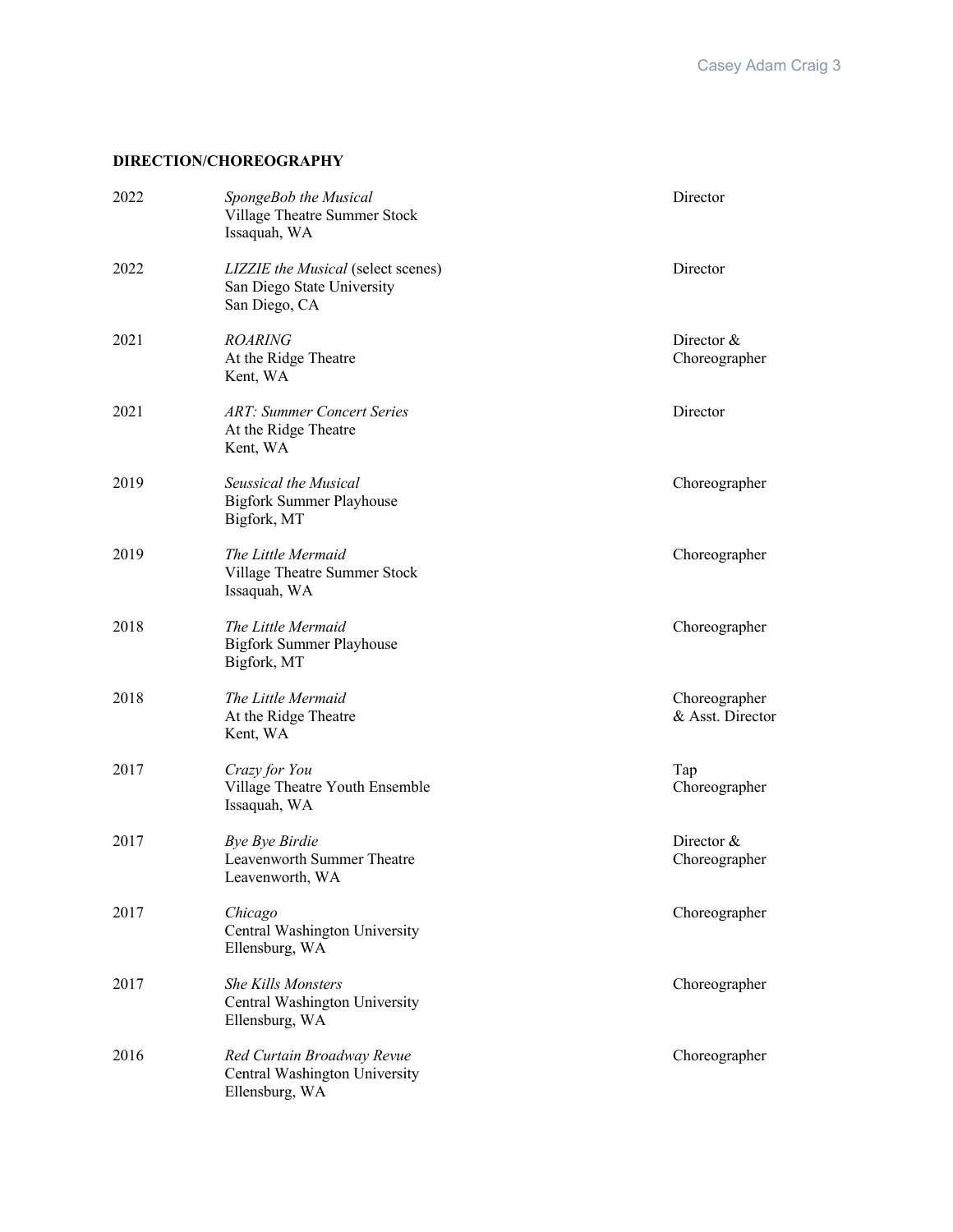| 2015 | Annie<br>At the Ridge Theatre<br>Kent, WA                               | Director                    |
|------|-------------------------------------------------------------------------|-----------------------------|
| 2015 | Bring It On<br>Kentridge High School<br>Kent, WA                        | Choreographer               |
| 2014 | Tarzan<br>Village Theatre Summer Stock<br>Issaquah, WA                  | Choreographer               |
| 2014 | Jekyll & Hyde<br>At the Ridge Theatre<br>Kent, WA                       | Choreographer               |
| 2014 | <b>Sleeping Beauty</b><br><b>StoryBook Theatre</b><br>Kirkland, WA      | Choreographer               |
| 2014 | Little Shop of Horrors<br>Kentridge High School<br>Kent, WA             | Choreographer               |
| 2013 | Beauty & the Beast<br>At the Ridge Theatre<br>Kent, WA                  | Choreographer               |
| 2012 | <b>Bye Bye Birdie</b><br>Village Theatre Summer Stock<br>Everett, WA    | Director &<br>Choreographer |
| 2012 | You're a Good Man Charlie Brown<br>At the Ridge Theatre<br>Kent, WA     | Choreographer               |
| 2012 | Seussical the Musical<br>Village Theatre Youth Ensemble<br>Issaquah, WA | Choreographer               |
| 2012 | <b>Legally Blonde</b><br>Kentridge High School<br>Kent, WA              | Choreographer               |
| 2012 | <b>Bye Bye Birdie</b><br><b>Ballard High School</b><br>Seattle, WA      | Choreographer               |
| 2011 | 13 the Musical<br>Village Theatre Youth Ensemble<br>Issaquah, WA        | Choreographer               |
| 2011 | A Chorus Line<br>At the Ridge Theatre<br>Kent, WA                       | Choreographer               |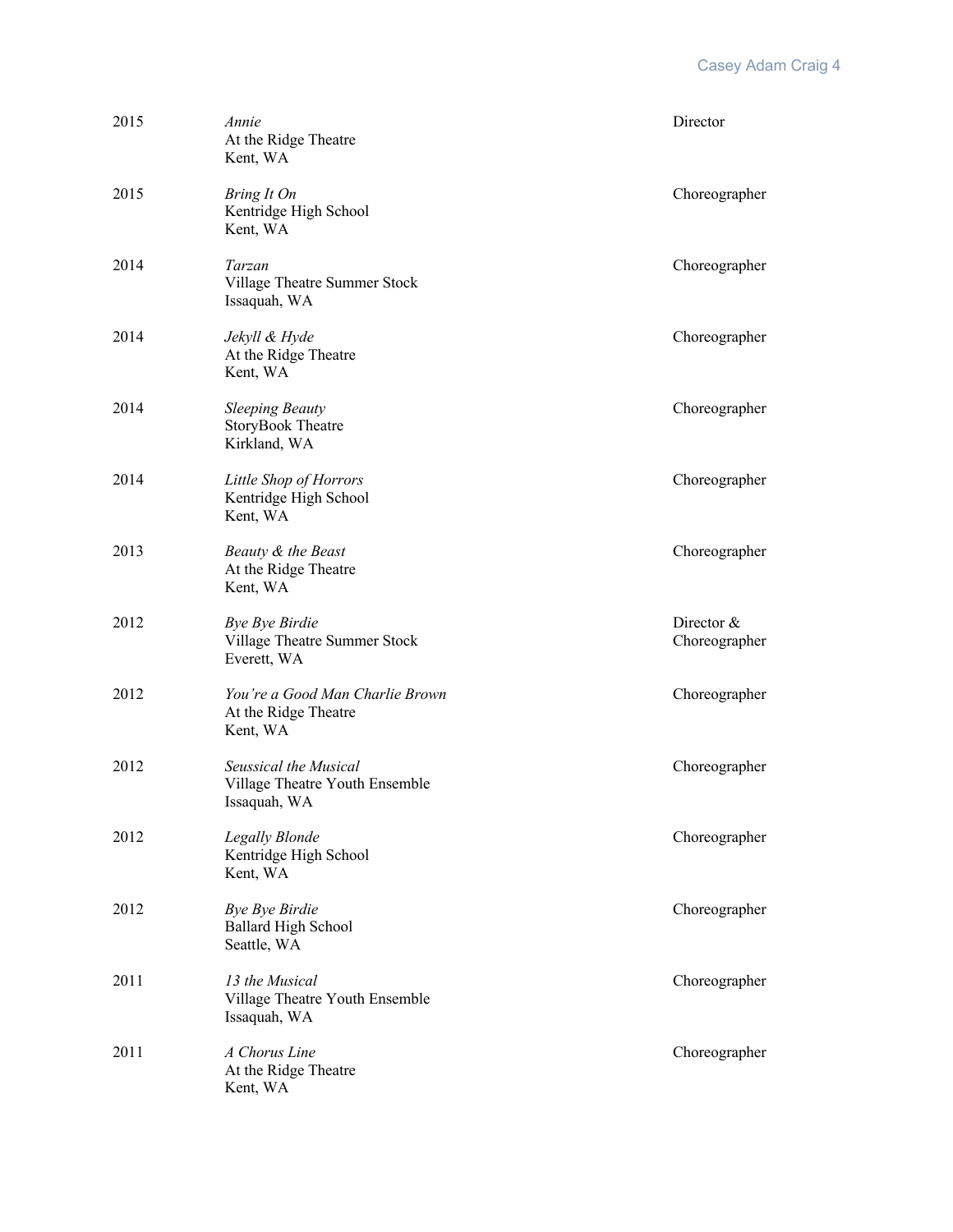| 2011 | Happy Days the Musical<br>Kentridge High School<br>Kent, WA          | Choreographer               |
|------|----------------------------------------------------------------------|-----------------------------|
| 2011 | Side Show<br>Kentridge High School<br>Kent, WA                       | Choreographer               |
| 2010 | One Night Only<br>At the Ridge Theatre<br>Kent, WA                   | Director &<br>Choreographer |
| 2010 | Thoroughly Modern Millie<br>Kentridge High School<br>Kent, WA        | Choreographer               |
| 2009 | Bye Bye Birdie<br>At the Ridge Theatre<br>Kent, WA                   | Choreographer               |
| 2009 | Little Women<br>Kentridge High School<br>Kent, WA                    | Choreographer               |
| 2009 | Halloween Spooktacular<br>Magic Beyond Belief<br>Pigeon Forge, TN    | Asst.<br>Choreographer      |
| 2009 | You're a Good Man Charlie Brown<br>Kentridge High School<br>Kent, WA | Choreographer               |
| 2008 | Seussical the Musical<br>Skyline High School<br>Issaquah, WA         | Asst.<br>Choreographer      |
| 2008 | The Music Man<br>At the Ridge Theatre<br>Kent, WA                    | Choreographer               |
| 2007 | Godspell<br>At the Ridge Theatre<br>Kent, WA                         | Choreographer               |
| 2007 | The Jungle Book<br>Village Theatre Youth Ensemble<br>Issaquah, WA    | Director &<br>Choreographer |
| 2005 | Disco Inferno<br>Experience Music Project/MoPOP<br>Seattle, WA       | Choreographer               |
| 2005 | Honk!<br>Studio East<br>Kirkland, WA                                 | Choreographer               |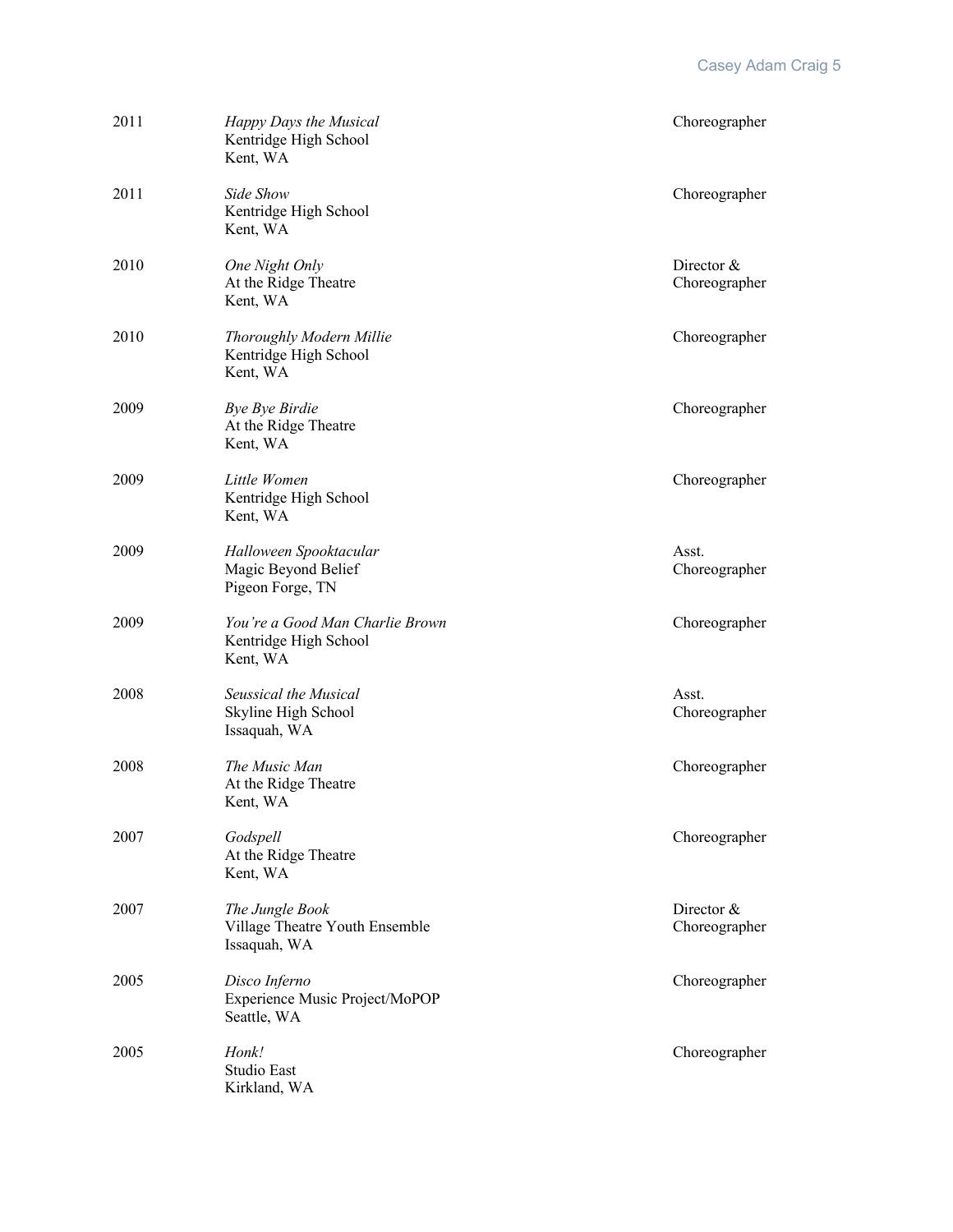| 2005 | Footloose<br>Kentridge High School<br>Kent, WA                          | Choreographer                     |
|------|-------------------------------------------------------------------------|-----------------------------------|
| 2005 | Annie<br>Kentwood High School<br>Kent, WA                               | Choreographer                     |
| 2004 | Pippin<br>Kentridge High School<br>Kent, WA                             | Choreographer                     |
| 2004 | Peter Pan<br>Studio East<br>Kirkland, WA                                | Choreographer                     |
| 2004 | Crazy for You<br>Kentridge High School<br>Kent, WA                      | Choreographer                     |
| 2004 | The Velveteen Rabbit<br>Village Theatre, Youth Ensemble<br>Issaquah, WA | Choreographer<br>& Asst. Director |
| 2003 | <b>Bye Bye Birdie</b><br>Village Theatre, Summer Rep.<br>Issaquah, WA   | Director $&$<br>Choreographer     |
| 2003 | <b>Brigadoon</b><br>Kentridge High School<br>Kent, WA                   | Choreographer                     |
| 2002 | Into the Woods<br>Village Theatre, Summer Rep.<br>Issaquah, WA          | Choreographer                     |
| 2002 | Annie<br>Cadle Players<br>Kirkland, WA                                  | Choreographer                     |
| 2001 | The Music Man<br>Cadle Players<br>Kirkland, WA                          | Choreographer                     |
| 2001 | The Fantasticks<br>Village Theatre, Summer Rep.<br>Issaquah, WA         | Choreographer                     |

## **PERFORMANCE**

| 2022 | Postcard American Town                              | Mr. Keller |
|------|-----------------------------------------------------|------------|
|      | San Diego State University – Dir. Stephen Brotebeck |            |
|      | San Diego, CA                                       |            |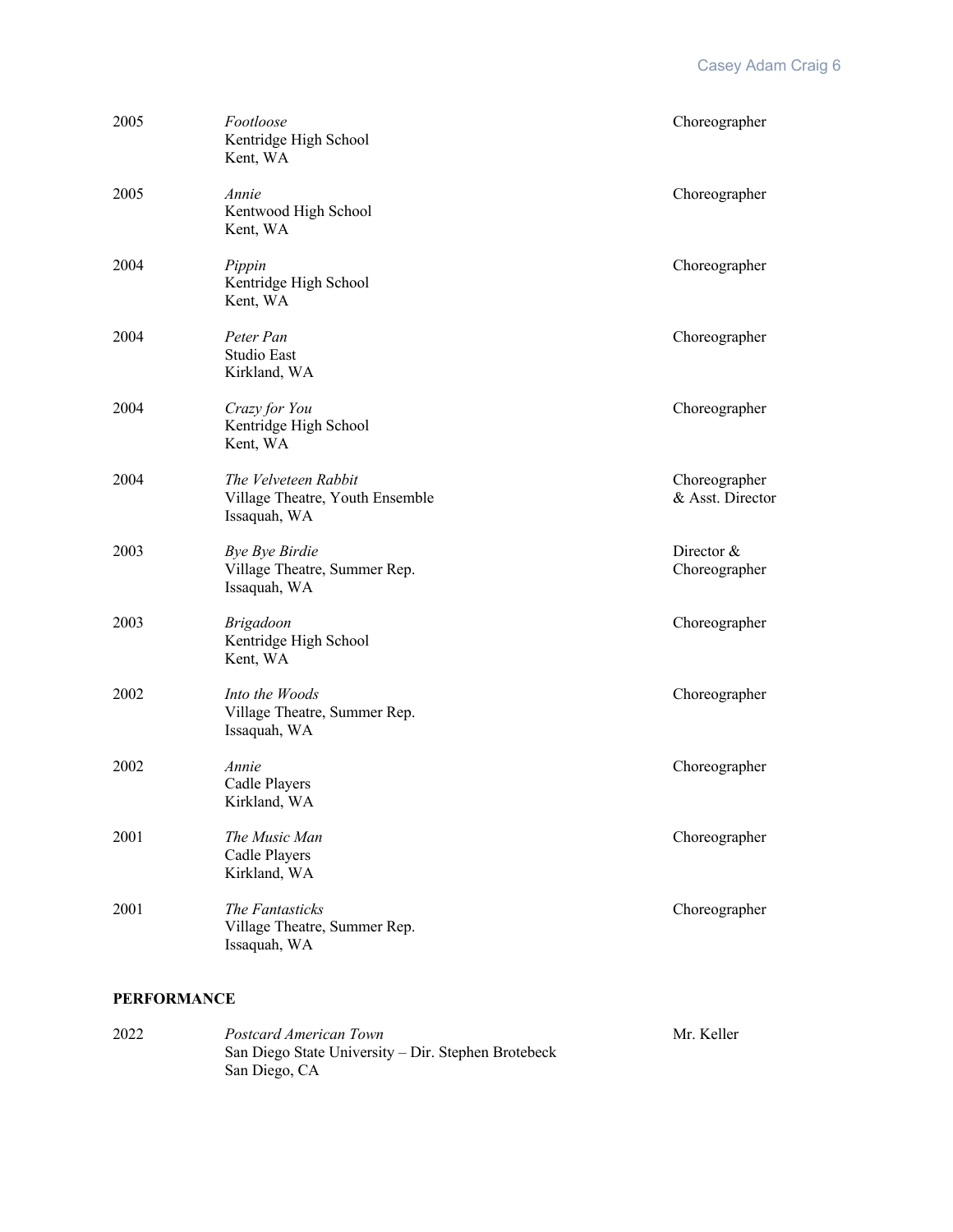| 2021      | <b>Steel Pier</b><br>San Diego State University - Dir. Stephen Brotebeck<br>San Diego, CA                                                                                            | Happy                                     |
|-----------|--------------------------------------------------------------------------------------------------------------------------------------------------------------------------------------|-------------------------------------------|
| 2021      | Pippin<br>San Diego State University - Dir. Stephen Brotebeck<br>San Diego, CA                                                                                                       | Charles                                   |
| 2020      | <i>Chess</i><br>San Diego State University - Dir. Stephen Brotebeck<br>San Diego, CA                                                                                                 | Walter de Courcey                         |
| 2018      | Matilda<br>Village Theatre - Dir. Kathryn Van Meter<br>Issaquah, WA                                                                                                                  | Swing                                     |
| 2015      | 9 to 5<br>Seattle Musical Theatre – Dir. Jessica Low<br>Seattle, WA                                                                                                                  | Ensemble<br>Dance Captain                 |
| 2008-2014 | Holland America Cruise Lines<br><b>STILETTO Entertainment</b>                                                                                                                        | M <sub>2</sub> - Soloist                  |
|           | Cantare, Avalon Ballroom, NYC, Garage Band, It Takes Two, Southern Nights,<br>The Love Songs of Broadway, Hit the Deck, Europa, Caliente, Escapade,<br>Dancing with the Stars at Sea |                                           |
|           | Choreography by Patty Colombo and John Charron                                                                                                                                       |                                           |
| 2012      | The Producers<br>Village Theatre - Dir. Steve Tomkins<br>Issaquah, WA                                                                                                                | Ensemble                                  |
| 2011-2012 | Annie Get Your Gun<br>Village Theatre - Dir. Steve Tomkins<br>Issaquah, WA                                                                                                           | Moonshine Trio<br>(2 <sup>nd</sup> Tenor) |
| 2011      | Iron Curtain<br>Village Theatre - Dir. Steve Tomkins<br>Issaquah, WA                                                                                                                 | Ensemble                                  |
| 2010      | West Side Story<br>The $5th$ Avenue Theatre – Dir. Bill Berry<br>Seattle, WA                                                                                                         | Baby John                                 |
| 2009-2010 | Meet Me in St Louis<br>Village Theatre - Dir. Steve Tomkins<br>Issaquah, WA                                                                                                          | Ensemble<br>U/S Lon                       |
| 2009      | <b>Bye Bye Birdie</b><br>At the Ridge Theatre – Dir. Jenny Grajewski<br>Kent, WA                                                                                                     | Ensemble                                  |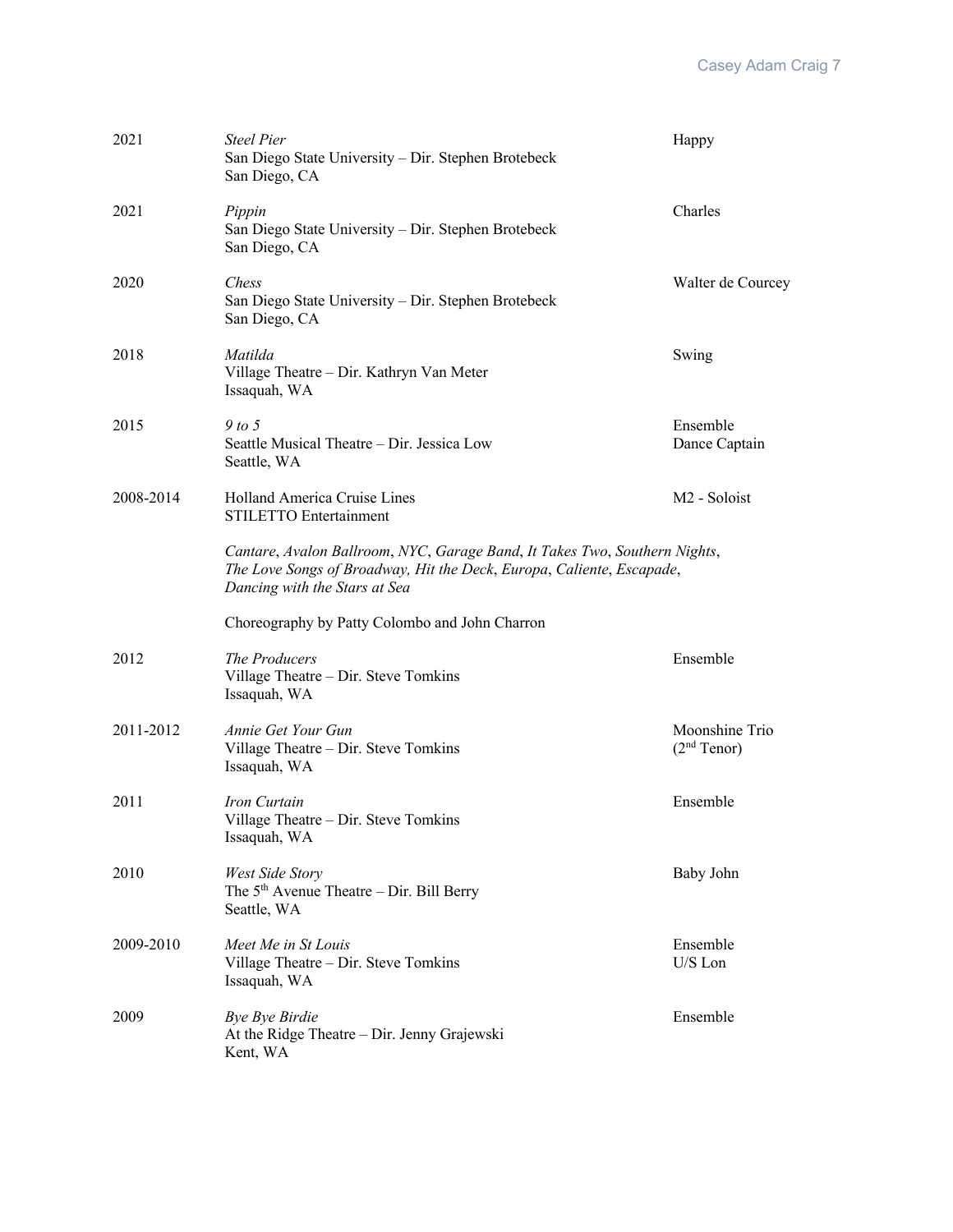| 2008      | Zanna Don't<br>Contemporary Classics - Dir. Brandon Ivie<br>Seattle, WA                                        | Zanna                                             |
|-----------|----------------------------------------------------------------------------------------------------------------|---------------------------------------------------|
| 2008      | The Music Man<br>At the Ridge Theatre - Dir. Jenny Grajewski<br>Kent, WA                                       | Tommy                                             |
| 2008      | Piano Keys<br>Pittsburgh Playhouse - Dir. Anne Reinking<br>Point Park University<br>Pittsburgh, PA             | Dancer                                            |
| 2007      | <b>Streets of America</b><br>Pittsburgh Playhouse - Dir. Scott Wise<br>Point Park University<br>Pittsburgh, PA | Lucas                                             |
| 2006-2007 | Klondike!<br>The $5th$ Avenue Theatre – Dir. Bill Berry<br>Seattle, WA                                         | Toby                                              |
| 2007      | Godspell<br>At the Ridge Theatre - Dir. Jenny Grajewski<br>Kent, WA                                            | "We Beseech Thee"                                 |
| 2006-2007 | Bye Bye Birdie<br>Village Theatre - Dir. Steve Tomkins<br>Issaquah, WA                                         | Harvey Johnson                                    |
| 2006      | <b>Hello Dolly</b><br>Village Theatre - Dir. Steve Tomkins<br>Issaquah, WA                                     | <b>Barnaby Tucker</b>                             |
| 2006      | Red, Hot, & Cole<br>Seattle CLO - Dir. Claudia Zahn<br>Seattle, WA                                             | Paul                                              |
| 2005-2006 | Cats<br>Village Theatre - Dir. Steve Tomkins<br>Issaquah, WA                                                   | Carbuckety<br>U/S Mungojerrie<br>U/S Mistoffelees |
| 2005      | The Music Man<br>Village Theatre - Dir. Steve Tomkins<br>Issaquah, WA                                          | Ensemble<br>U/S Tommy                             |
| 2004      | How to Succeed in Business Without Really Trying<br>Village Theatre - Dir. Steve Tomkins<br>Issaquah, WA       | Johnson                                           |
| 2004      | Swing!<br>Seattle CLO – Dir. Greg Morales<br>Seattle, WA                                                       | Soloist                                           |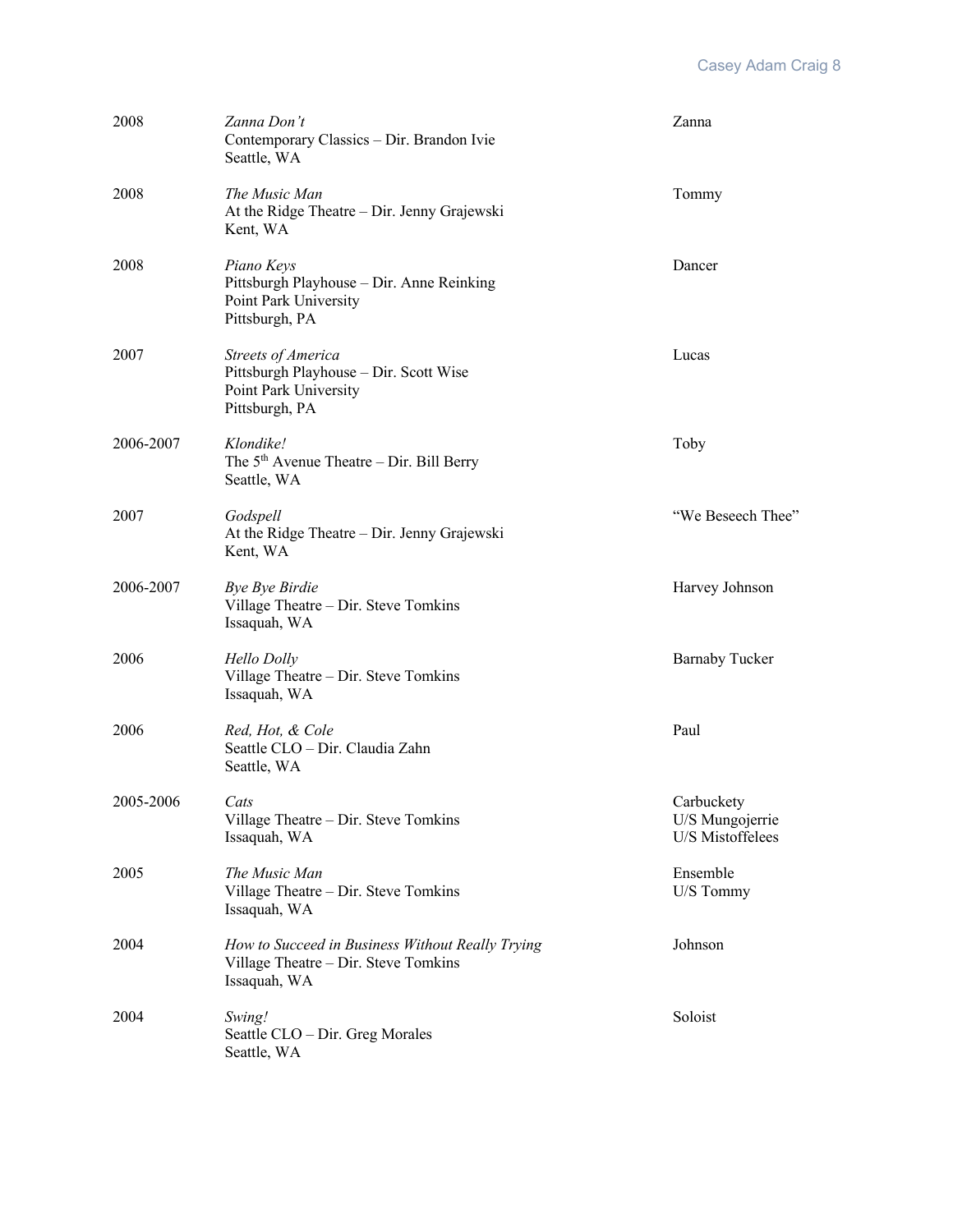| 2004      | Kiss Me Kate<br>Seattle CLO - Dir. John Lawry<br>Seattle, WA                                                        | Paul         |
|-----------|---------------------------------------------------------------------------------------------------------------------|--------------|
| 2000-2001 | Joseph and the Amazing Technicolor Dreamcoat<br>Village Theatre - Dir. Steve Tomkins<br>Issaquah, WA                | Benjamin     |
|           | <b>CONCERT/WORKSHOP PERFORMANCE</b>                                                                                 |              |
| 2021/2020 | Postcard American Town<br>San Diego State University - Dir. Stephen Brotebeck<br>San Diego, CA                      | Mr. Keller   |
| 2008      | Little Women<br>Village Theatre - Dir. Daniella Topol<br>VT Originals/New Work Festival<br>Issaquah, WA             | Ensemble     |
| 2008      | Pittsburgh Playhouse Season Announcement Gala<br>Point Park University - Dir. Kiesha Lalama White<br>Pittsburgh, PA | Soloist      |
| 2005-2008 | New Voices<br>Contemporary Classics - Dir. Brandon Ivie<br>Seattle, WA                                              | Soloist      |
| 2007      | <b>Fairy Stories</b><br>Village Theatre - Dir. Vanessa Miller<br>VT Originals/New Work Festival<br>Issaquah, WA     | Henry        |
| 2007      | It Happened at the World's Fair<br>The $5th$ Avenue theatre – Dir. Bill Berry<br>Seattle, WA                        | Johnny/Gates |
| 2006      | On the $20th$ Century<br>Showtunes Theatre - Dir. Claudia Zahn<br>Seattle, WA                                       | Porter       |
| 2006      | Western Star<br>Village Theatre - Dir. Karen Lund<br>VT Originals/New Work Festival<br>Issaquah, WA                 | Kirk Murray  |
| 2005      | Season Announcement Gala<br>Village Theatre - Dir. Steve Tomkins<br>Issaquah, WA                                    | Soloist      |
| 2005      | <b>Shorter</b> is Better<br>Contemporary Classics - Dir. Brandon Ivie<br>Seattle, WA                                | Soloist      |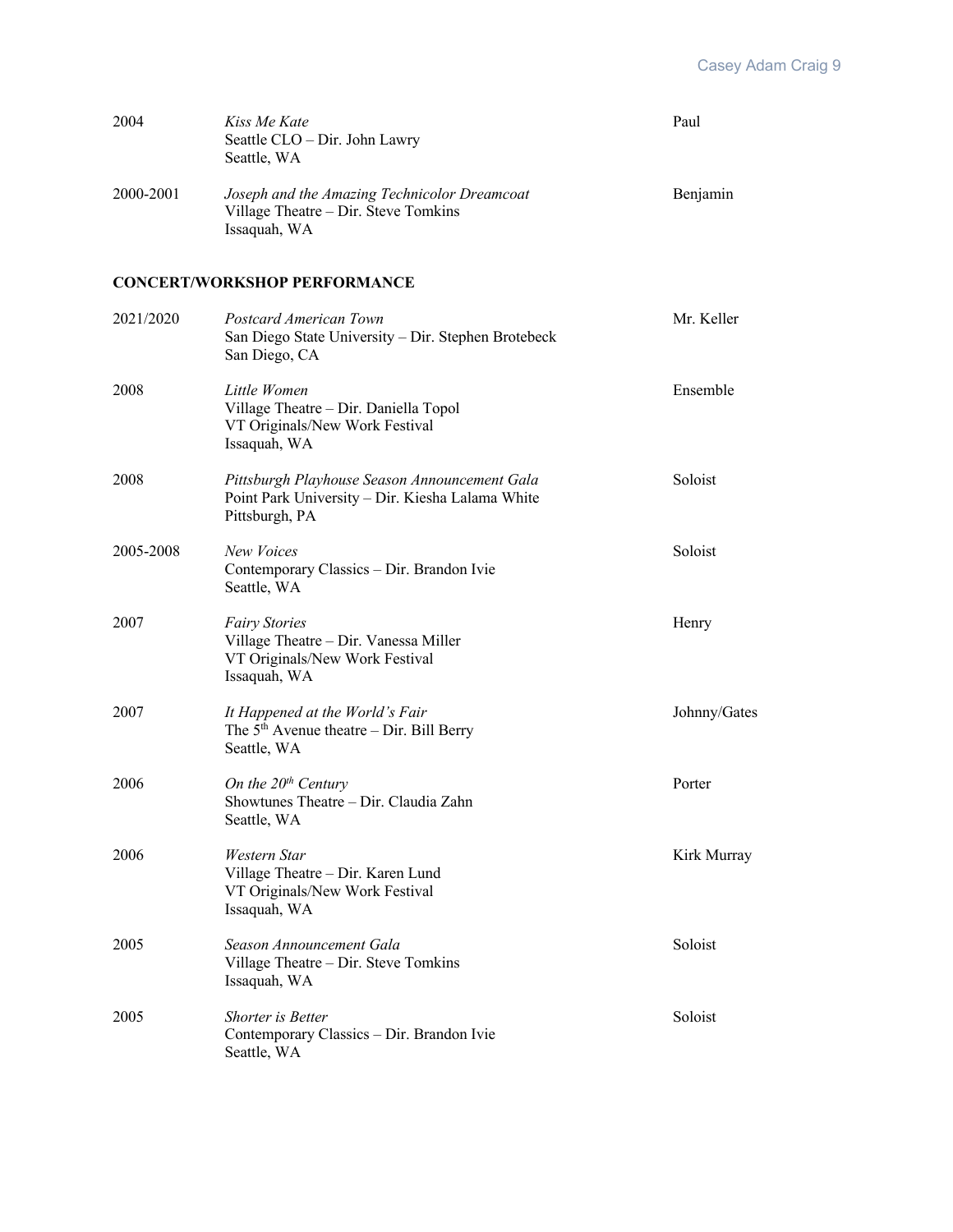| 2005 | Live by Request<br>Contemporary Classics – Dir. Brandon Ivie<br>Seattle, WA      | Soloist |
|------|----------------------------------------------------------------------------------|---------|
| 2004 | Here's to the Ladies<br>Contemporary Classics – Dir. Brandon Ivie<br>Seattle, WA | Soloist |

## **PRESENTATIONS**

| 2021 | Raise the Stakes: The Benefits of Social Emotional Learning in Arts Education<br>Presenter<br>Student Research Symposium - San Diego State University<br>San Diego, CA |
|------|------------------------------------------------------------------------------------------------------------------------------------------------------------------------|
| 2019 | Musical Theatre Voice and Music Selection<br>Panelist – Fall Audition Panel<br>National Association of Teachers of Singing – Northwest Region<br>Kirkland, WA          |
| 2018 | Rising Stars: Guiding the Young Performer<br>Panelist with Joan Lader<br>Northwest Voice Conference – University of Washington<br>Seattle, WA                          |

## **PROFESSIONAL DEVELOPMENT**

| 2022      | Conference '22: Opening Up (featuring Theatrical Intimacy Education)<br>Musical Theatre Educators' Alliance (MTEA) Conference (Digital)                               |
|-----------|-----------------------------------------------------------------------------------------------------------------------------------------------------------------------|
| 2021      | Putting it Together: Re-Building, Re-Designing, and Re-Connecting Musical Theatre<br>Musical Theatre Educators' Alliance (MTEA) Conference (Digital)                  |
| 2021      | Flexible Course Design Institute<br>San Diego State University – School of Theatre, Television, & Film<br>Facilitator Allison A. Vaughn, Ph. D<br>San Diego, CA       |
| 2017-2020 | Social Emotional Learning – Learning Community<br>School's Out Washington (SOWA)/University of Washington<br>Instructors April Miller and Sheely Mauck<br>Seattle, WA |
| 2019      | Looking Back, Facing Forward: Culturally Responsive Classroom Practice<br>Bridge Conference – School's Out Washington (SOWA)<br>Seattle, WA                           |
| 2018      | <b>Teaching Tolerance</b><br>ArtsCorps<br><b>Instructor James Miles</b><br>Seattle, WA                                                                                |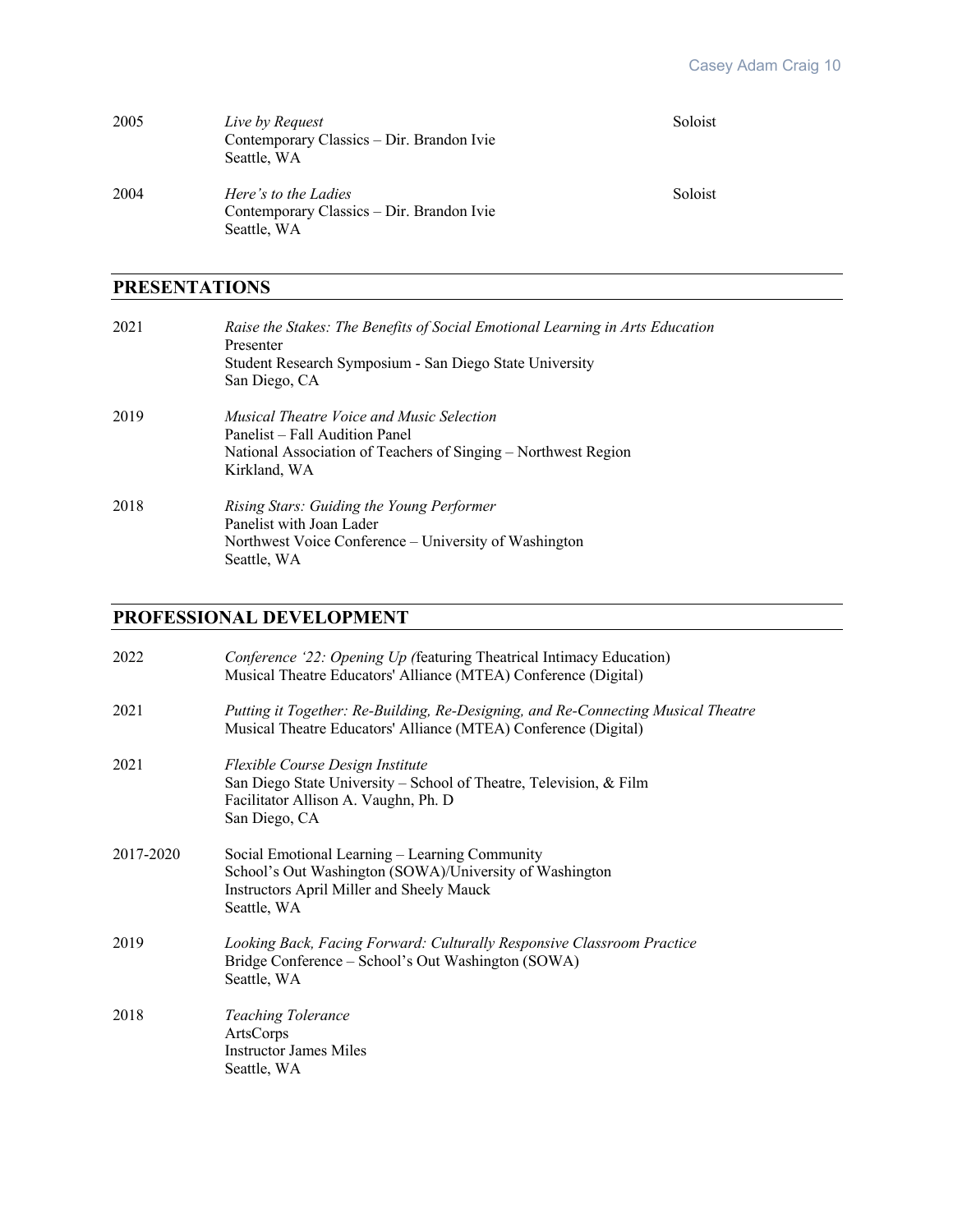| 2018 | Racial Equity & Structural Racism<br>School's Out Washington (SOWA)<br>Instructors Debbie Barnes and Teresa Rende<br>Seattle, WA |
|------|----------------------------------------------------------------------------------------------------------------------------------|
| 2017 | Together We Rise: Inclusivity and Community Building<br>Bridge Conference – School's Out Washington (SOWA)<br>Seattle, WA        |
| 2017 | Recognizing Microaggressions<br>Central Washington University<br>Ellensburg, WA                                                  |

## **SERVICE**

#### **SERVICE TO THE PROFESSION**

2010-Current At the Ridge Theatre – Kent, WA Board Member (2010-Current) Board President (2013-2016)

## **SERVICE PERFORMANCES**

| 2020 | Musical Theatre Meet & Greet  | San Diego State University, CA |
|------|-------------------------------|--------------------------------|
| 2018 | Discover Idaho                | Megan Addams Entertainment, WA |
| 2016 | Cast Party                    | The Studios, WA                |
| 2015 | Fifteenth Anniversary Benefit | At the Ridge Theatre, WA       |
| 2011 | Caliente, a Benefit           | At the Ridge Theatre, WA       |
| 2010 | One Night Only                | At the Ridge Theatre, WA       |
| 2006 | <b>Carols for Seniors</b>     | Redmond Heights, WA            |
| 2005 | Sing it Forward               | Village Theatre, WA            |
| 2002 | Christmas is for Giving       | Cadle Players, WA              |

## **SERVICE TO THE COMMUNITY**

2001-2002 Kirkland City Council – Kirkland, WA Library Board, Board Member

## **PROFESSIONAL REFERENCES**

Suzie Bixler (She/Her/Hers) sbixler@villagetheatre.org<br>Associate Director of Youth Education, Village Theatre 425-392-2900 X225 Associate Director of Youth Education, Village Theatre

Jaclyn Stapp (She/Her/Hers)<br>
Voice Instructor/Colleague, Cornish College of the Arts<br>
479-366-7894<br>
19-366-7894 Voice Instructor/Colleague, Cornish College of the Arts

Stephen Brotebeck (He/Him/His) sbrotebeck@sdsu.edu Professor of Musical Theatre, San Diego State University 619-594-5091

Robert Meffe (He/Him/His)<br>
Head, MFA Musical Theatre, San Diego State University 619-594-5091 Head, MFA Musical Theatre, San Diego State University